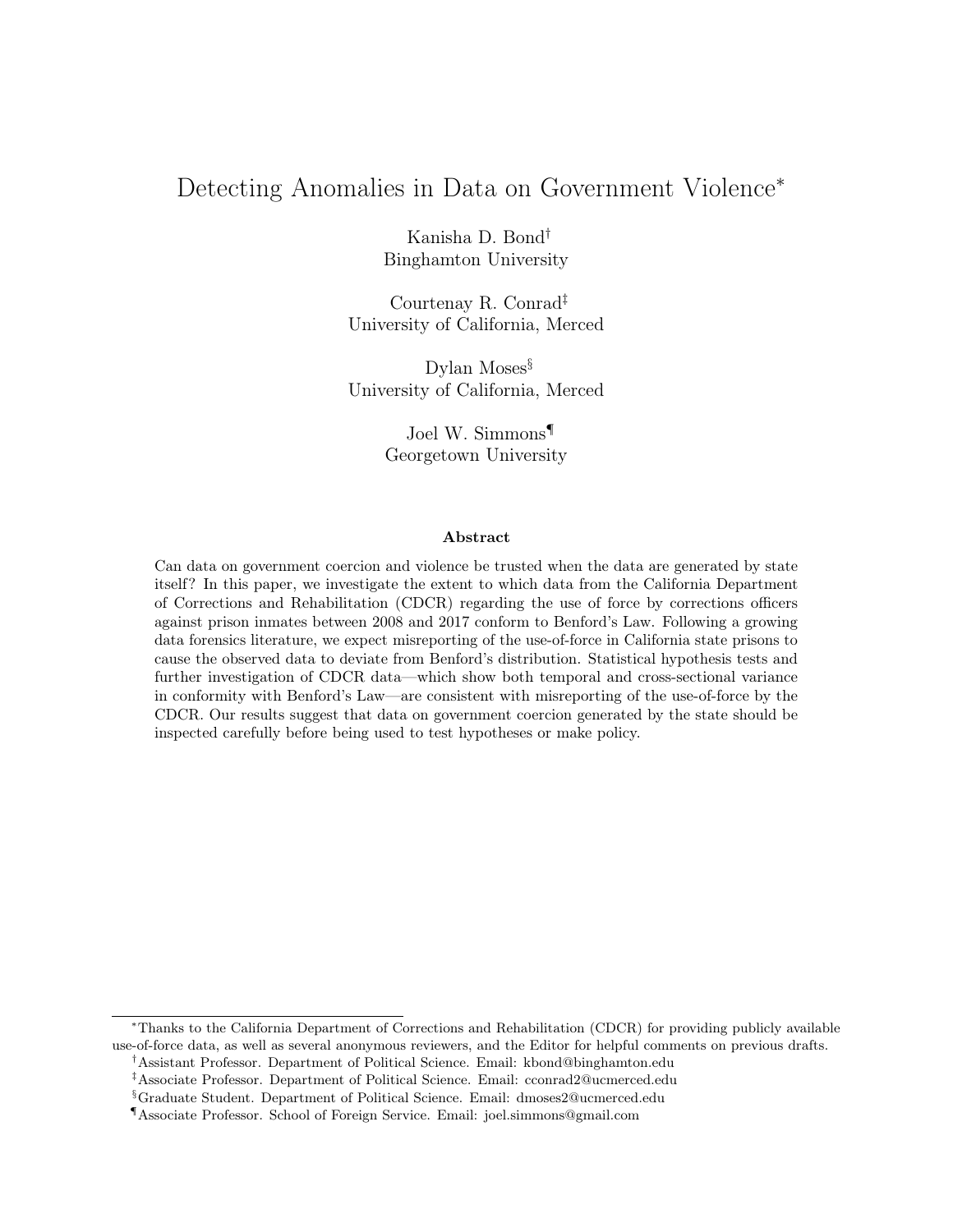Although prison officials see force as important for maintaining order inside correctional facilities (e.g., Marquardt 1986, Boin and Duin 1995), abuse has long been a point of concern among prisoners, rights advocates, and system officials. In the United States, reports of irregular documentation and excessive guard behavior have come from prisons and jails nationwide despite a host of legal and ethical mandates guiding federal, state, and local efforts to improve facility management and decrease the use of force against incarcerated citizens. Unfortunately, the accuracy, validity, and reliability of publicly-available information from within prisons—across regime type and political context—has long been questioned (e.g., Davenport 2009, Gartner and Macmillan 1995).

Despite the advantages of media-based and/or crowd-sourced data for "open-source surveillance" and chronicling police-related violence vis-á-vis the un-incarcerated public (Finch, et al. 2019), these alternatives are not always practical for understanding violence between inmates and correctional officers inside American prisons and jails. Penal institutions are among the most opaque in any political system (McDowall and Loftin 2009). With violence both among and against inmates occurring far from public view, crowdsourcing data from incarcerated citizens would be both difficult and ethically fraught, given the potential for retaliation against whistleblowers (e.g., Robbins 2016) and the political pressure to downgrade reported offenses (Maltz 2007, Seidman and Couzens 1974). Nonetheless, while the quality of prison oversight is often uncertain and accountability processes are rife with principal-agent problems (Armstrong 2014, Reiter and Koenig 2015, x-xviii), data on intra-prison violence is often singularly available from these institutions themselves.

Where the accuracy and validity of official reports may be in question and alternatives are impractical, unethical, or absent, assessing the reliability of institutionally-reported data is imperative. In this paper, we show how researchers can leverage Benford's Law, applying it to monthly count data from the California Department of Corrections (CDCR) on officers' uses of force against inmates under its jurisdiction in 37 CDCR institutions from 2008 to 2017. Specifically, we compare the distribution of the numerals that occupy the first digit of these counts to the distribution that Benford's Law expects. Our results point to persistent irregularities. We find agreement among four tests of conformity—the  $\chi^2$  goodness-of-fit test and three alternatives that are less influenced by sample size—that the data do not conform to Benford's Law. Statistical hypothesis tests and further investigation of the data show temporal and cross-sectional variance in conformity with Benford's Law and are consistent with misreporting of the use-of-force by the CDCR. Importantly,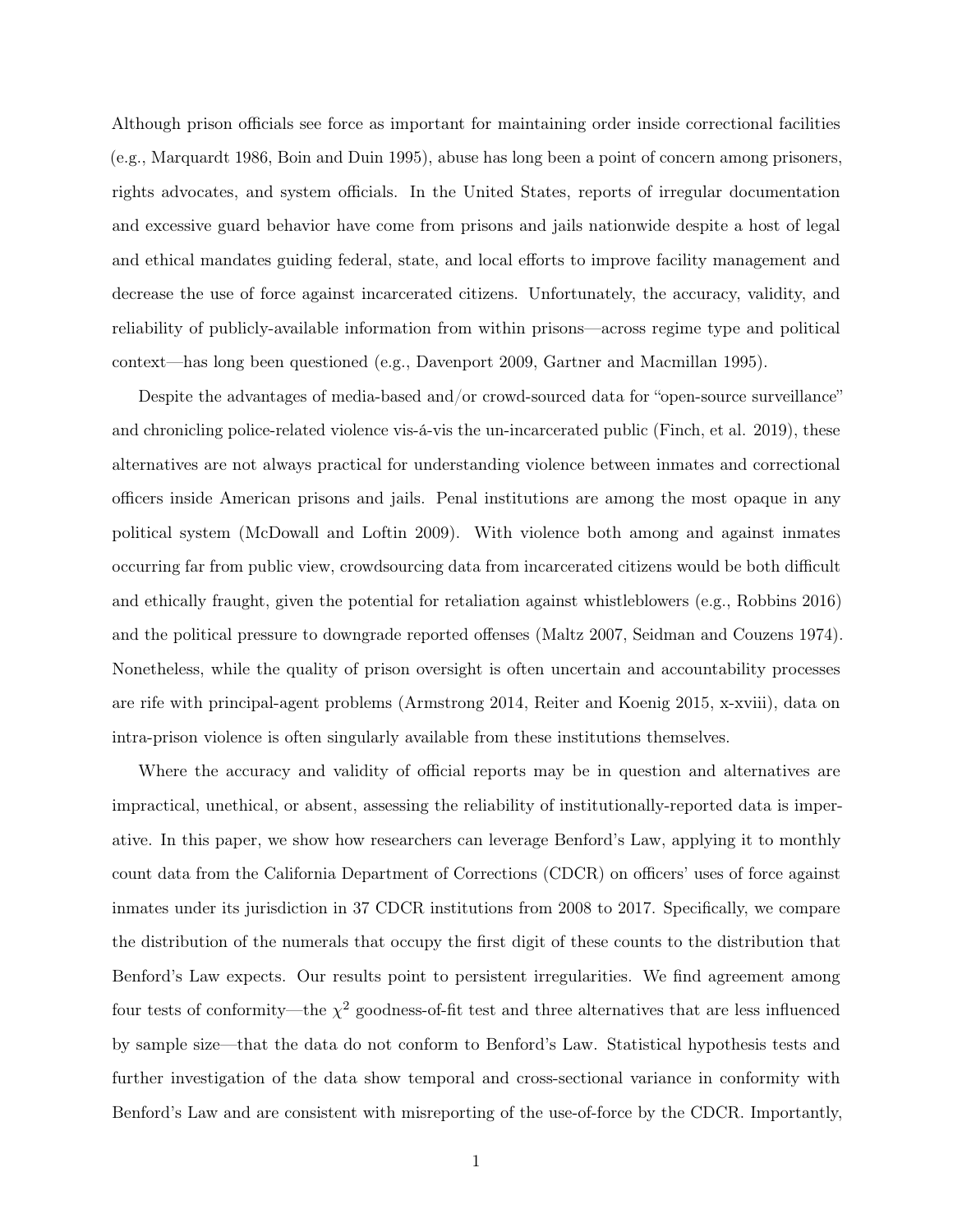these findings hold when accounting for the multiple comparisons problem (Benjamini and Hochberg 1995) and when using techniques informed by Bayesian analysis (Pericchi and Torres 2011; Sellke, Bayarri, and Berger 2001). Our results suggest that data on government coercion generated by the state should be inspected carefully before being used to test hypotheses or make policy.

#### Testing Benford's Law on CDCR Uses of Force

Benford's Law theorizes that the numerals occupying the first digit in a number—including counts of CDCR uses of force—are distributed  $P(d) = \log_{10} (1 + \frac{1}{d})$  $P(d) = \log_{10} (1 + \frac{1}{d})$  $P(d) = \log_{10} (1 + \frac{1}{d})$  for all  $d \in \{1, ..., 9\}$ .<sup>1</sup> A wide array of phenomena follow the distribution—stock market prices (Ley 1996), the winning bids in auctions (Giles [2](#page-2-1)007), and the population of US counties (Hill 1995, p. 355).<sup>2</sup> Given widespread adherence to Benford's distribution, deviations thereof are often understood as evidence of irregular or fraudulent data (Varian 1972). The intuition behind forensics investigations is that when humans manipulate or falsify data, they are typically unable to do so in a way that adheres to the Benford distribution because of ignorance of the law's existence, psychological biases, strategic considerations, and inconsistent record keeping. Thus, violation from Benford's Law is understood as indicating human interference in the collection of data. Although legitimate data generating processes can naturally produce some deviations from Benford's Law,<sup>[3](#page-2-2)</sup> deviations indicate—at a minimum—that data should to be inspected closely before being used for hypothesis testing.

Since 2008, the 35 institutions overseen by the California Department of Corrections have been mandated to collect and publish use-of-force data. Pursuant to California Code of Regulations Title 15, § 3268.1 (CCR 2009), "any employee who uses force or observes a staff use of force" is mandated to report details of the incident. Published monthly by the CDCR's Office of Research, each report includes counts of the use of force in each institution, disaggregated by type of force across ten categories. All uses of force can be applied against a single inmate or a group of inmates, and more than one type of force can be used per incident.<sup>[4](#page-2-3)</sup>

We test statistical hypotheses about the extent to which CDCR data conform to Benford's Law

<span id="page-2-0"></span><sup>&</sup>lt;sup>1</sup>Not all data are expected to conform to Benford's Law. CDCR data follow Nigrini's (2011) conformity requirements.

<span id="page-2-1"></span> $2^2$ For explanations for Benford's law, please see Miller (2015).

<span id="page-2-2"></span><sup>3</sup>Mebane (2013) shows that strategic voting can make unproblematic election returns data violate Benford's Law.

<span id="page-2-3"></span> $^4\!$  For descriptives, please refer to our Supplemental Appendix.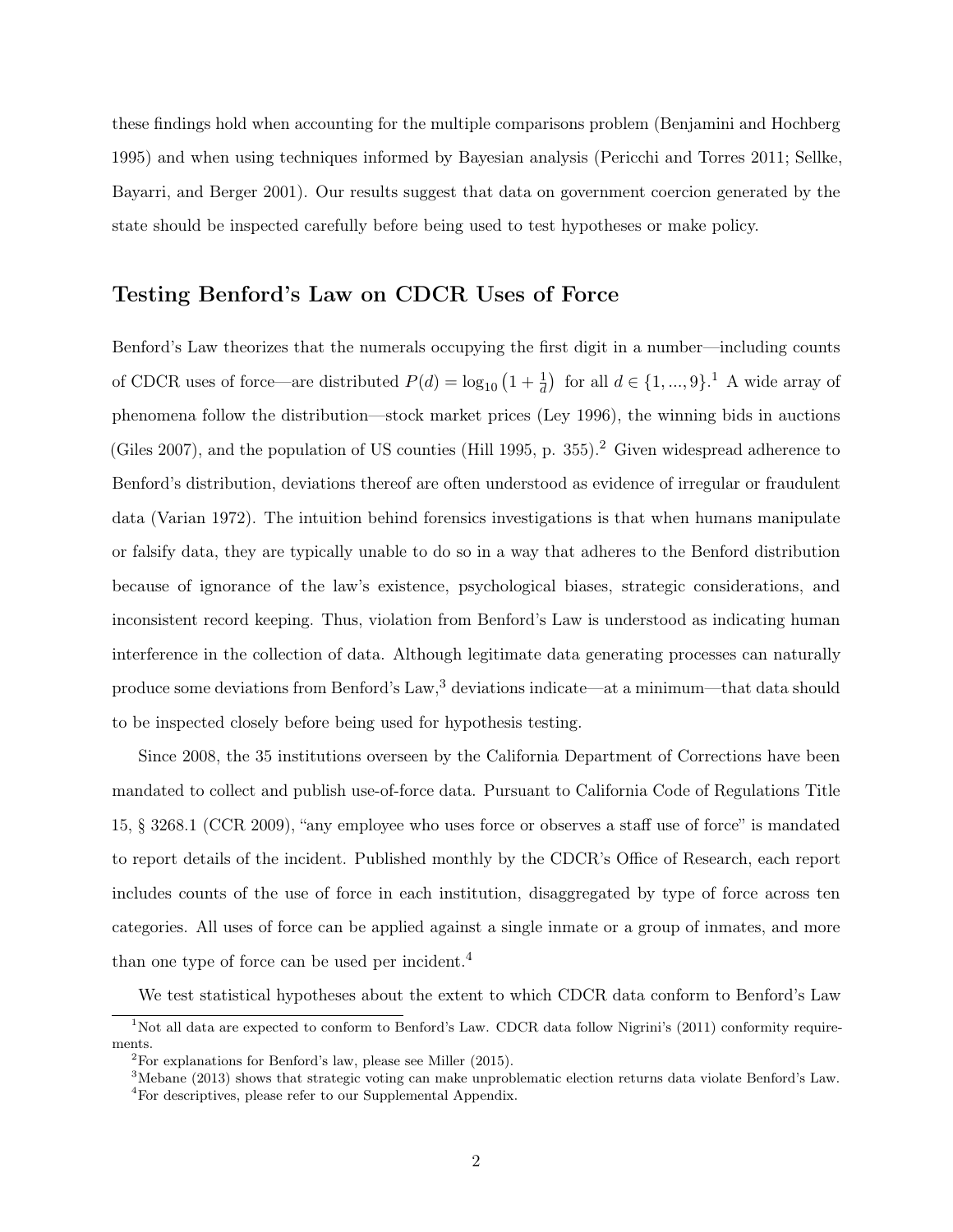and probe subsamples of our results to shed light on practical hypotheses about the extent to which CDCR data is fraudulent.<sup>[5](#page-3-0)</sup> We use four statistical tests to evaluate the statistical conformity of CDCR use-of-force data with Benford's Law. The first is the  $\chi^2$  goodness-of-fit test, the most commonly-used test in existing scholarship. The test statistic is calculated

$$
\chi^2 = \sum_{i=1}^k = \frac{(O_i - E_i)^2}{E_i},\tag{1}
$$

where  $O_i$  is the observed frequency of digit i, and  $E_i$  is the frequency expected by the Benford distribution. The statistic is compared to critical values in standard  $\chi^2$  tables at 8 degrees of freedom with a 95% critical value of 15.5 and a 99% critical value of 20.1.

A drawback of the  $\chi^2$  test is that its considerable power in large samples means that even slight deviations or just a handful of outliers can result in large test statistics and correspondingly small p-values (Cho and Gaines 2007). Accordingly, our second test draws from Cho and Gaines (2007) and calculates the Euclidean distance of the observed data from the Benford distribution:

<span id="page-3-1"></span>
$$
d = \sqrt{\sum_{i=1}^{k} (p_i - b_i)^2}.
$$
 (2)

In Equation [\(2\)](#page-3-1),  $p_i$  is the proportion of observations with numeral i in the first digit, and  $b_i$  is the proportion expected by Benford's Law. As Cho and Gaines (2007) note, d is not derived from the hypothesis testing framework, so there are no critical values to compare it against. Instead, they recommend calculating  $d^* = \frac{d}{1.036}$ , where 1.036 is the maximum possible Euclidean distance between observed data and the Benford distribution—that is, the value that occurs when 9 is the only numeral in the first digit. Thus,  $d^*$  ranges between 0 and 1, where larger values indicate more significant deviation. For the sake of comparison, Cho and Gaines (2007, Table 1) show that 0.02 is a realistically small value of  $d^*$  that would indicate conformity and values approaching 0.1 indicate more extensive deviation. Given this, we use  $d^* = 0.06$  as a useful heuristic; values below it indicate data fairly consistent with Benford's Law; values above it indicate nonconformity.

<span id="page-3-0"></span> ${}^{5}$ For more on statistical and practical hypotheses, see Cleary and Thibodeau (2015, 203).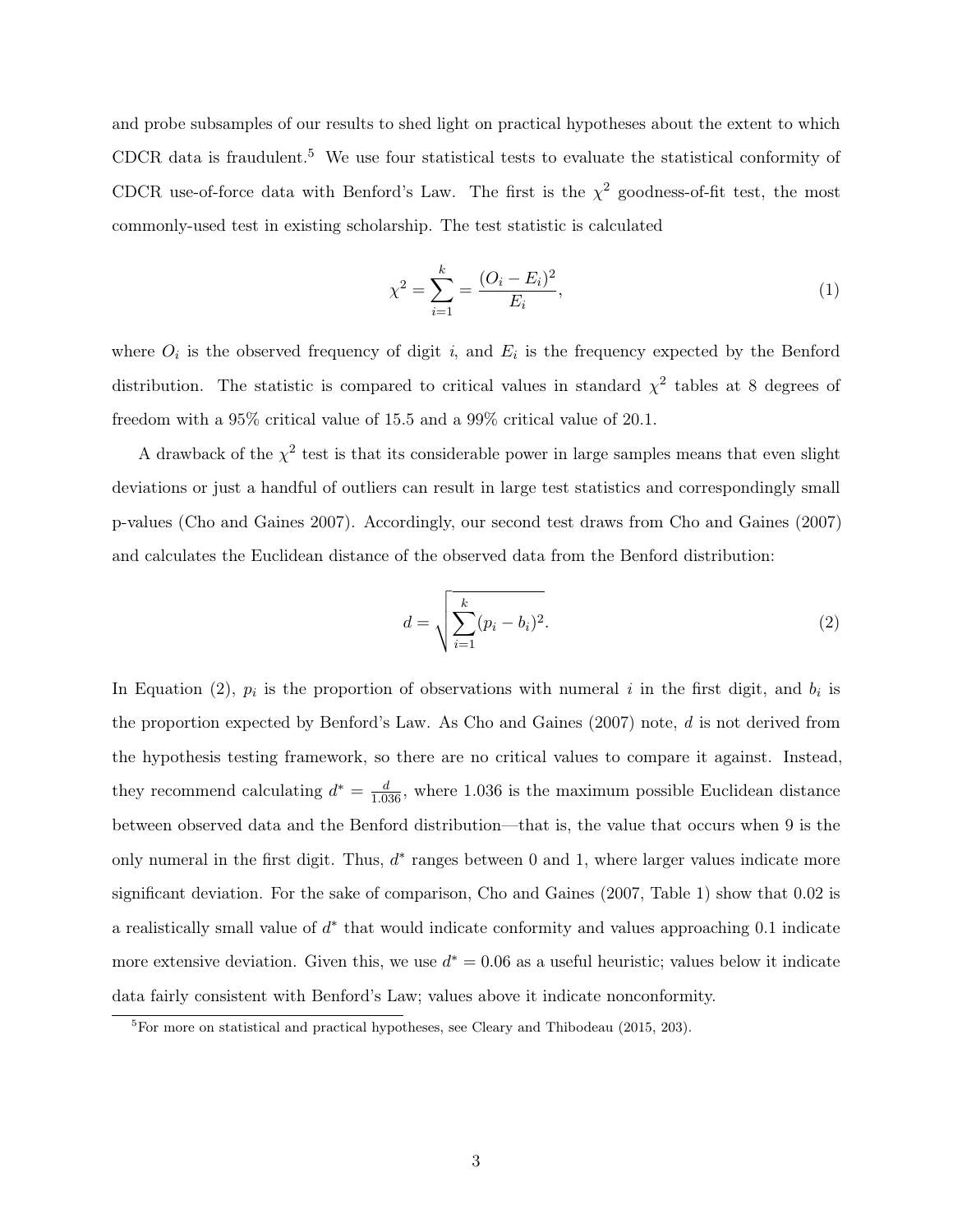Our third test is also based on Euclidean distance. Following Morrow (2014), we calculate

$$
d_N^* = \sqrt{N} * \sqrt{\sum_{i=1}^k (p_i - b_i)^2}.
$$
 (3)

The advantage of  $d_N^*$  over  $d^*$  is that it has critical values that allow for hypothesis testing. Specifically, Morrow (2014, pp. 4–5) shows that 1.33 is the critical value to reject the null hypothesis that the data are distributed per Benford's Law with 95% confidence, and 1.57 is sufficient to do so at the 99% confidence level.

Our fourth test is the simplest. If a set of numbers follow Benford's Law, then the numerals occupying the first digits will have a mean value of 3.441. Hicken and Mebane (2015) recommend calculating the mean from the observed data and using nonparametric bootstrapping to assess whether the 95% confidence interval contains that value.

### Empirical Results

In testing whether the CDCR data conform to Benford's Law, we limit our analyses to evaluating the aggregated total uses of force, because several of the force types have counts that are too small for reliable inferences about their digit distributions. The dashed line in Figure [1](#page-5-0) plots the proportions with which each numeral appears in the first digit of the total data, across all 35 institutions for the period from 2008 to 2017. The solid line plots the proportions expected by Benford's Law. It is evident that the observed data exhibits some inconsistencies with the expected distribution.

Aggregating CDCR data across all institutions over the entire decade conceals important nuance; further interrogation of the data is warranted to determine potential explanations for these anomalies. We rely on theoretical expectations about subsets of the data to further interrogate our results (Cleary and Thibodeau 2015, 212, Rauch et al. 2015, 262). In addition to the aggregated data being inconsistent with Benford's Law, we might also expect the data to exhibit particular temporal and cross-sectional patterns if the CDCR consistently manipulated its use-of-force data.

Consider the effect of changes in California's legal or political context on the behavior of prison guards. During the time period covered by our data, two major policy interventions were implemented that reformed when corrections officers could use force and how uses-of-force were to be reported. In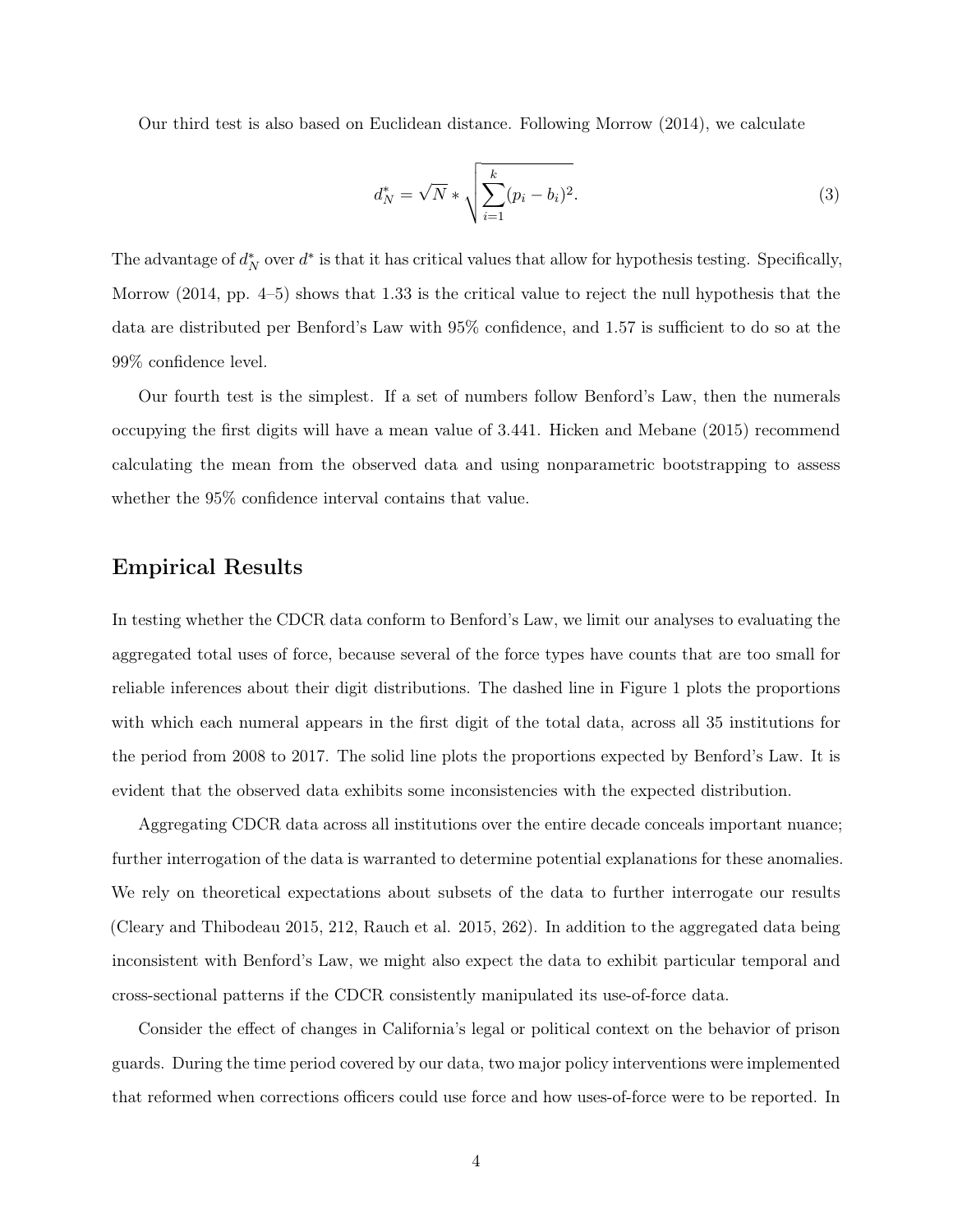<span id="page-5-0"></span>

Figure 1: Observed and Expected First Digit Distributions

August 2010, the CDCR filed notice that it had adopted and implemented statewide required useof-force reforms associated with a 1995 U.S. District Court ruling that correctional staff at Pelican Bay State Prison routinely used unusual and excessive force against inmates and were negligent in reporting it (Madrid v. Gomez, 889 F. Supp. 1146 (N.D. Cal. 1995)). A second set of policy reforms went into effect in 2016, when the state further clarified staff reporting responsibilities, updated official reporting procedures, and revised the definitions of acceptable use of force options in the CDCR Department of Operations Manual.

If these reforms had the intended effects of clarifying the conditions under which force should be used and of improving how uses of force are reported, we might expect the data to conform more closely to Benford's Law at two discrete moments. The first is in 2010, when the CDCR implemented use-of-force reforms. If these reforms worked, data from 2010 onward might adhere more closely than the data from 2008 and 2009. The second moment is in 2016, when the second set of reforms came into effect. These additional reforms might further improve the data's conformity to the Benford Distribution compared even to the 2010 reforms. Figure [2](#page-6-0) graphs the observed and expected distributions by year and shows significant temporal variation. Compared to 2008 and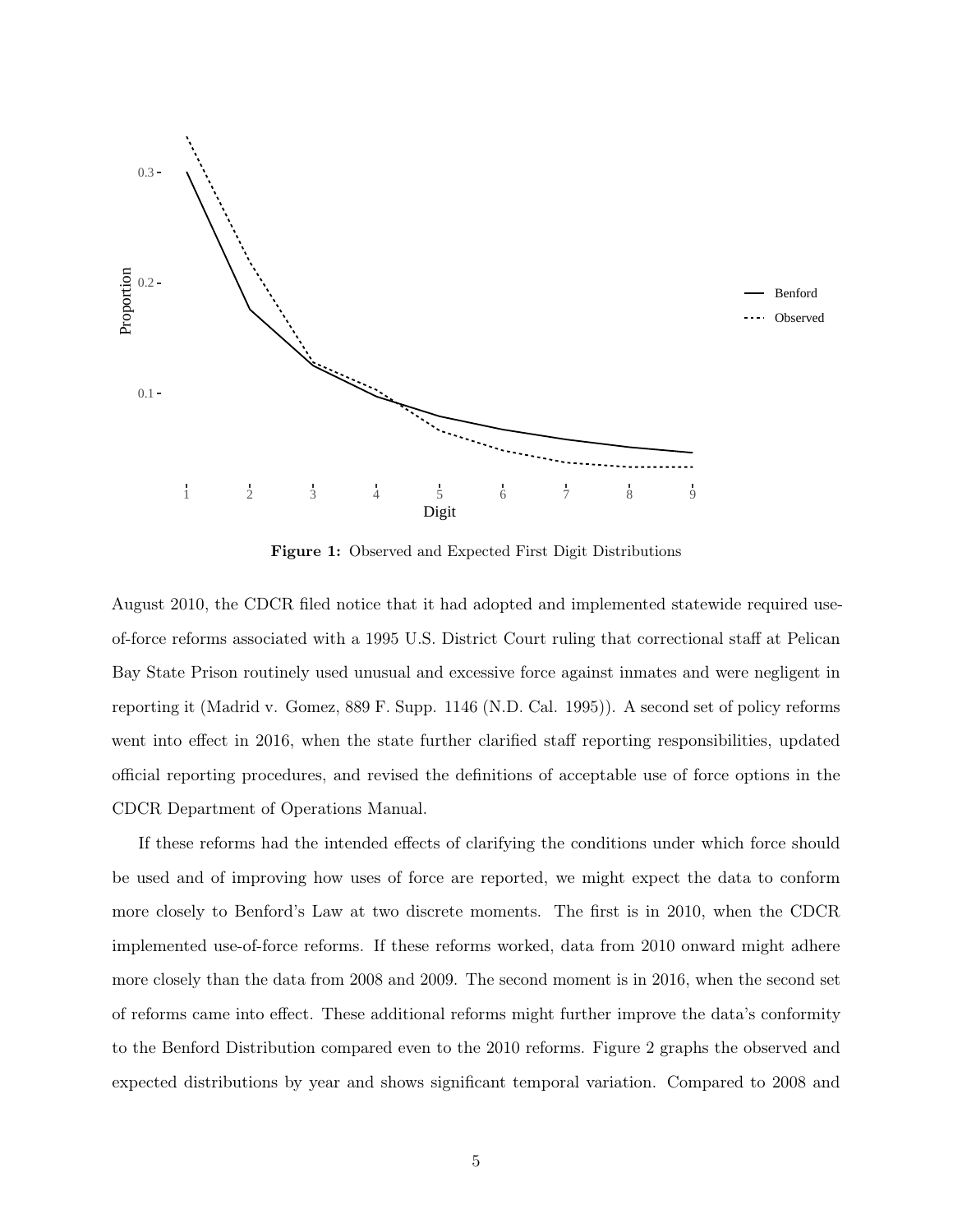<span id="page-6-0"></span>

Figure 2: Digit Distributions By Year

2009, data from 2010 onward appear to conform more closely with the Benford distribution; results from 2016 and 2017 appear to conform still more closely to Benford's Law.

Table [1](#page-7-0) shows tests of conformity to Benford's Law by year. The first row in the second column reports the  $\chi^2$  test statistic when the data are aggregated across all years and all institutions types. The test statistic is very large, allowing us to reject the null hypothesis that the observed data follow Benford's distribution. The Cho and Gaines (2007) Euclidean Distance proportion  $(d^*)$  is more conservative than the  $\chi^2$  test, but it too indicates nonconformity. Like the  $\chi^2$ , Morrow's  $(d_N^*)$ Euclidean Distance test yields a large test statistic that rejects the null at the 99% level of confidence. The last two columns show similar results. If the observed data is consistent with Benford's Law, the mean of the first digit would equal 3.441. In these data, the observed mean is 2.96 with 95% confidence intervals that do not include the Benford value.

Table [1](#page-7-0) also allows assessment of how conformity changes over time. First, though the  $\chi^2$  test statistics are very large early in the period, they decline sharply toward the end of it. According to the  $\chi^2$  test, in 2014, 2016, and 2017, we cannot reject the null hypothesis that the data appear to conform to Benford's Law. The two Euclidean distance tests and the digit mean tests also identify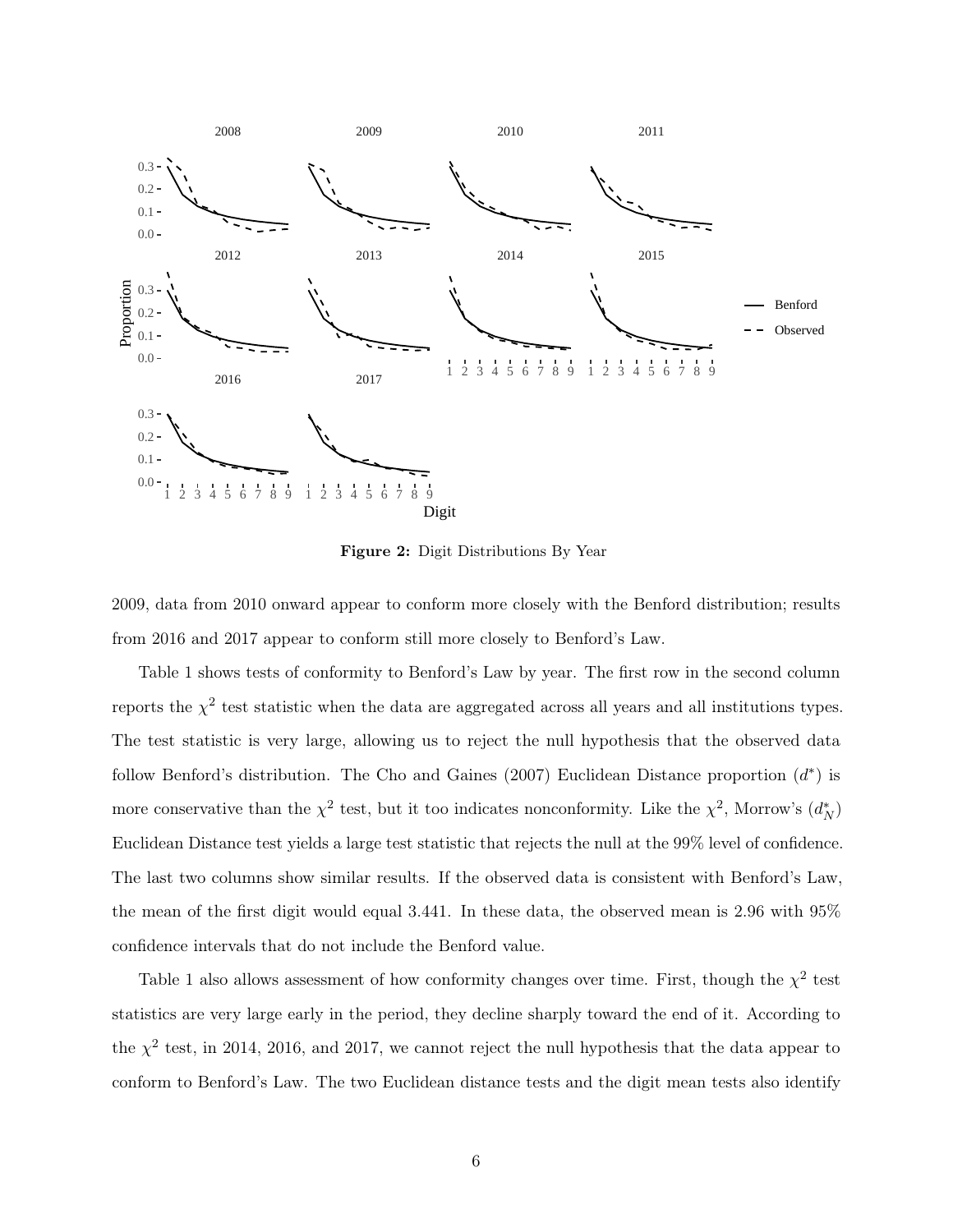<span id="page-7-0"></span>

|           |          |       |         | Digit Mean Test |              |      |
|-----------|----------|-------|---------|-----------------|--------------|------|
| Year      | $\chi^2$ | $d^*$ | $d_N^*$ | Mean            | 95% CI       | Obs. |
| All Years | 159.47   | 0.06  | 4.2     | 3.00            | 2.93, 3.074  | 4068 |
| 2008      | 61.19    | 0.13  | 2.61    | 2.66            | 2.467, 2.825 | 396  |
| 2009      | 54.77    | 0.12  | 2.53    | 2.79            | 2.589, 2.991 | 396  |
| 2010      | 22.96    | 0.06  | 1.33    | 2.97            | 2.755, 3.158 | 396  |
| 2011      | 29.79    | 0.08  | 1.65    | 3.04            | 2.829, 3.233 | 396  |
| 2012      | 27.38    | 0.09  | 1.95    | 2.86            | 2.633, 3.064 | 396  |
| 2013      | 25.38    | 0.09  | 1.86    | 2.98            | 2.761, 3.203 | 408  |
| 2014      | 8.97     | 0.06  | 1.36    | 3.13            | 2.894, 3.365 | 420  |
| 2015      | 19.9     | 0.09  | 1.79    | 3.12            | 2.893, 3.363 | 420  |
| 2016      | 7.41     | 0.05  | 0.96    | 3.22            | 2.988, 3.432 | 420  |
| 2017      | 11.61    | 0.05  | 1.09    | 3.24            | 3.027, 3.459 | 420  |

Table 1: Tests of Conformity to Benford's Law By Year

Note:

Cells display test statistics in the  $\epsilon h i^2$  and  $d_N^*$  columns, proportions in the  $d^*$  column, and the first digit mean and bootstrapped confidence interval in the Digit Mean Test columns. Values in red font indicate results consistent with the data being distributed according to Benford's Law.

2016 and 2017 as years where the data deviate little from Benford's expectations. A second feature of Table [1](#page-7-0) is the notable improvement in conformity that occurred in 2010. Compared to 2009, the  $\chi^2$  statistic in 2010 is about half the size, while the two distance tests also yield considerably smaller values. These results suggest that the 2010 reforms may have had some effect in improving how force is reported. Conformity improves even more in 2016 and 2017, which coincides with the second set of reforms implemented in 2016.

In addition to temporal variance, we investigate conformance with Benford's Law across institution type as indicative of purposeful misreporting of CDCR use-of-force data.[6](#page-7-1) The CDCR divides its institutions into four types. New inmates arrive in the CDCR system at reception centers, where their placements needs are recorded and they are assigned to one of 34 institutions. Inmates can remain in reception centers for up to 120 days. While in reception, inmates are assigned classification scores that facilitate placement at an appropriate institution. High security institutions house the CDCR's violent male offenders; general population facilities house minimum to medium custody male inmates while providing them with opportunities for participation in vocational and academic

<span id="page-7-1"></span> $6$ Note that the frequency of CDCR institution type does not vary over time.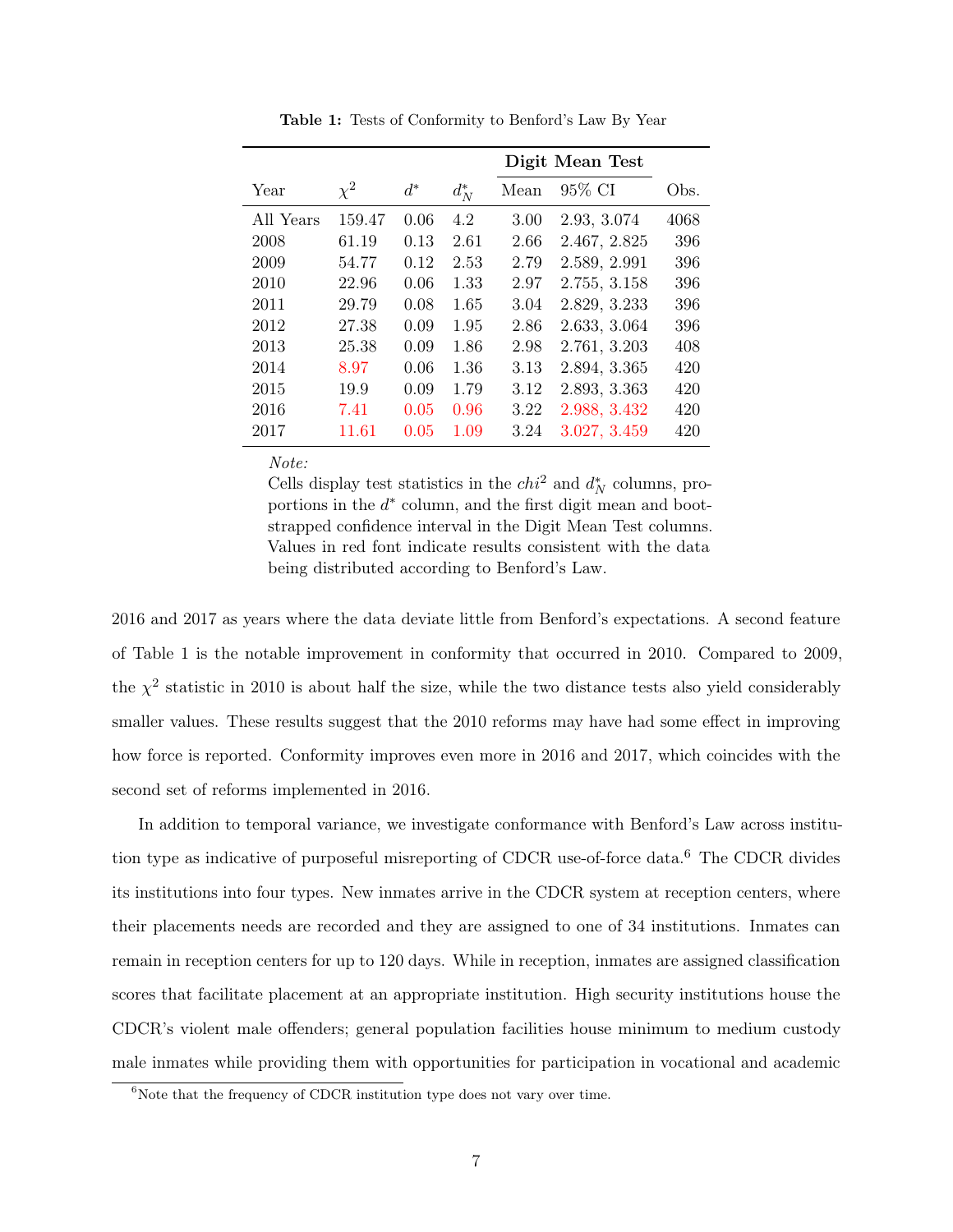<span id="page-8-0"></span>

Figure 3: Digit Distribution by Institution Type

programs. Female institutions house women offenders across classification scores. Across institution types, we might expect heterogeneity in guard incentives to misreport (of fail to report) violence.

Figure [3](#page-8-0) graphs the digit proportions for each institution type and plots them against the Benford distribution. The most glaring result is the poor fit of high security institutions, where digits 1–4 are almost uniformly distributed. General population and female institutions also fail to conform to Benford's Law; reception institutions adhere more closely to expectations. Table [2](#page-9-0) performs the four statistical tests described above to determine whether there is heterogeneity with regard to institution type. In every case—across every test and every institution type—our tests show nonconformity with the expectations of Benford's Law. In the second column, which shows the results of the  $\chi^2$  test, and the fourth column, which shows the results of Morrow's  $(d_N^*)$  Euclidean Distance test, we are universally able to reject the null hypothesis that the observed data follow Benford's distribution. The Cho and Gaines (2007) Euclidean Distance proportion  $(d^*)$  and the test of the mean of the first digit similarly indicate reason to be concerned with potential irregularities in CDCR-reported data across institution type. Although the data do not conform to expectations for any institution type, we see the lowest conformance with Benford's Law in high security male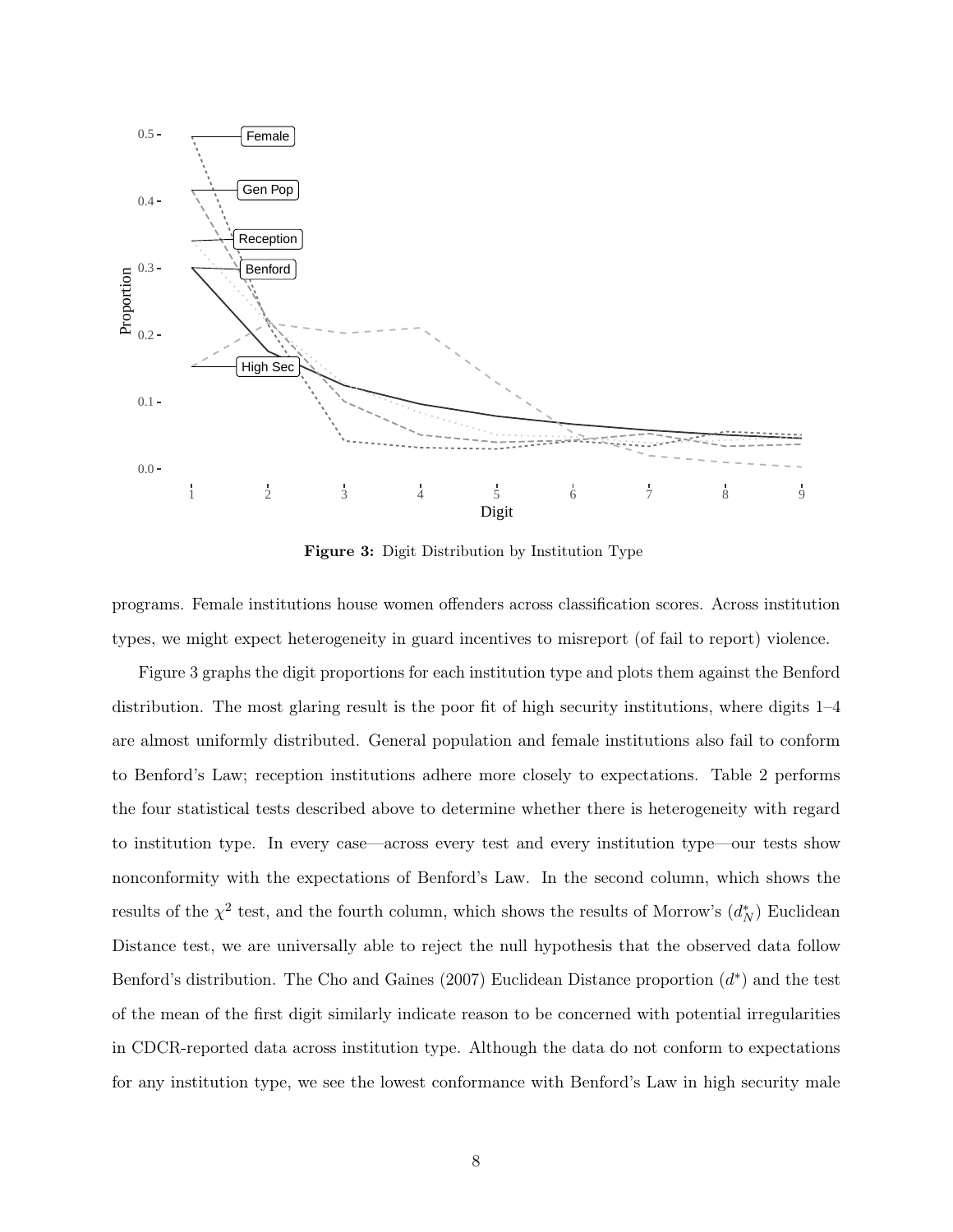<span id="page-9-0"></span>

|                           |        |                  |             | Digit Mean Test |                   |      |
|---------------------------|--------|------------------|-------------|-----------------|-------------------|------|
| Institution Type $\chi^2$ |        | $d^*$            | $d_N^*$     |                 | Mean $95\%$ CI    | Obs. |
| Female                    | 169.47 | $0.23 \quad 5.7$ |             |                 | 2.72 2.511, 2.935 | 600  |
| Gen Pop                   | 131.44 | 0.14             | 4.8         |                 | 2.81 2.677, 2.957 | 1140 |
| High Sec                  | 446.36 | 0.22             | 7.52        |                 | 3.25 3.161, 3.349 | 1128 |
| Reception                 | 48.24  |                  | $0.07$ 2.49 | 3.09            | 2.963, 3.222      | 1200 |
|                           |        |                  |             |                 |                   |      |

Table 2: Tests of Conformity to Benford's First Digit Distribution

Note:

Cells display test statistics in the  $chi^2$  and  $d_N^*$  columns, proportions in the  $d^*$  column, and the first digit mean and bootstrapped confidence interval in the Digit Mean Test columns. Values in red font indicate results consistent with the data being distributed according to Benford's Law.

prisons, presumably locations where guards face high incentives to engage in violence and misreport their behavior. We see the highest conformance with Benford's Law in reception centers—locations where inmates are held for 120 days before being assigned to more permanent locations.<sup>[7](#page-9-1)</sup>

#### Conclusion

In 2018, Dr. Michael Golding, chief psychiatrist for the CDCR, alleged that prison officials "played around with how they counted things and they played around with time frames" in their reports of how information regarding inmate medical and psychiatric care (Stanton 2018). This sort of "playing around" with counts and timing, if an endemic problem across CDCR institutions and across reporting areas, could account for the violations of Benford's Law we have observed. Our results suggest that there are irregularities in the CDCR's reporting of use-of-force data. The irregularities are less persistent following reforms intended to limit violence and streamline the reporting of violence, and they are the most persistent in high security male prisons. What does this variance tell us about how the likely origin of the misreporting of CDCR data?

From an organizational behavior perspective, our analyses highlight systematic differences over time and and space in how officials seem to understand the expected risks, costs, and benefits of misreporting. Prison officials—both guards and their superiors—face incentives to misreport

<span id="page-9-1"></span><sup>7</sup> In our Supplemental Appendix, we show the robustness of our results to Bayesian-influenced techniques (Pericchi and Torres 2011; Sellke, Bayarri, and Berger 2001) and accounting for the multiple comparisons problem (Benjamini and Hochberg 1995).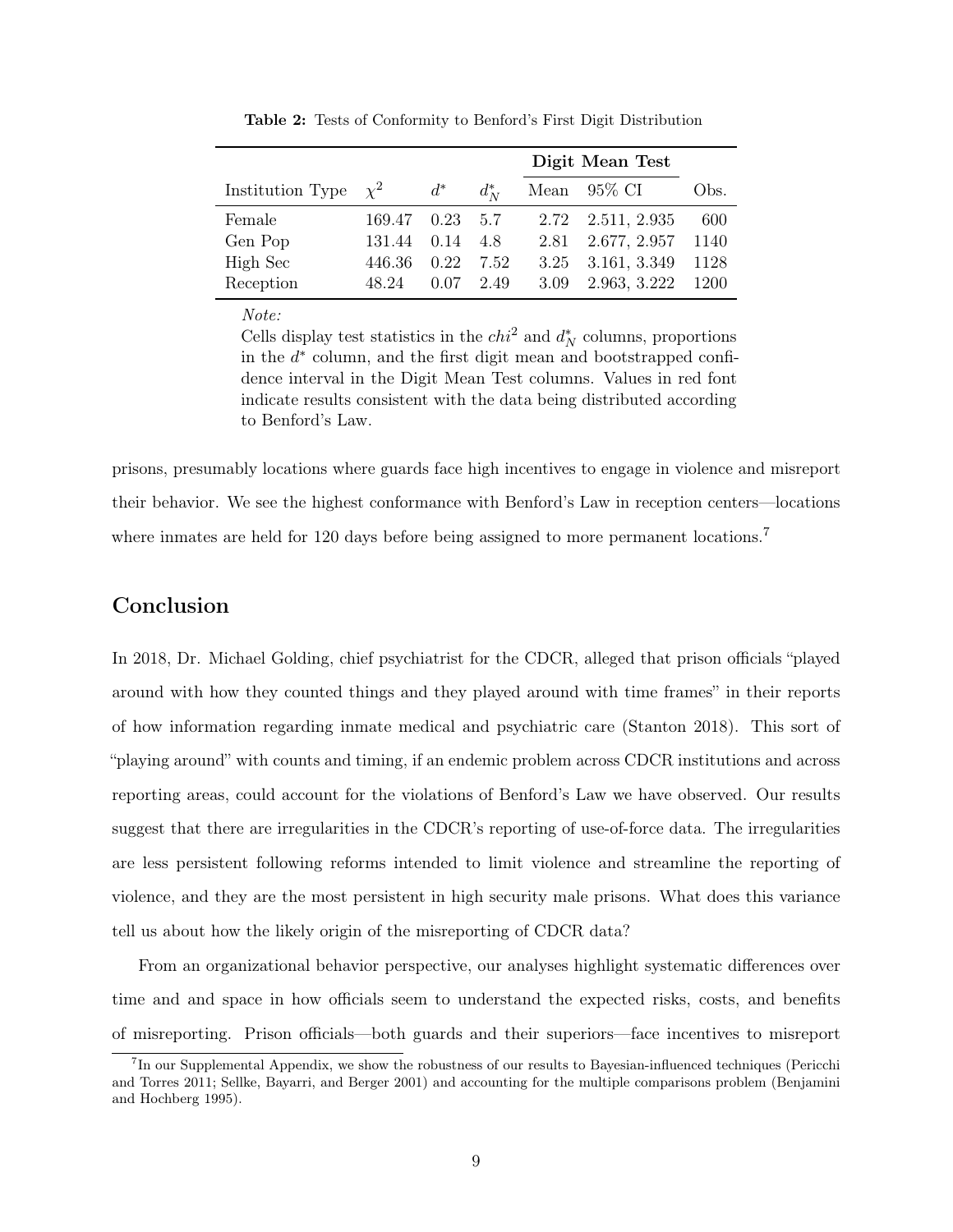instances of the use of force (Maltz 2007, Seidman and Couzens 1974). Misreporting occurs for several reasons: because interactions with inmates are private, because what constitutes force is sometimes unclear, and because there is inadequate infrastructure to catch violators. Conformance with Benford's Law increased in 2010 and 2016 suggests that reforms, which made clearer what constitutes a violation and institutionalized a higher standard of reporting by increasing oversight (e.g., Cook and Fortunato 2019). That reported data gets "better" with oversight suggests purposive CDCR misreporting, although the data do not allow us to determine whether it originates from guard reports or those compiling aggregate prison data.

The contributions of this work are not limited to scholars of criminology and criminal justice. Social scientists from a variety of substantive interests are often forced to rely on state-supplied data; few explore the content of those data for signs of manipulation by the actors responsible for its generation and release. Although scholars have adduced that governments—particularly nondemocratic ones—release data on state-citizen interactions strategically (Hollyer, Rosendorff and Vreeland 2018), few have explored the content of such data for signs of manipulation. How can researchers be confident of the veracity of their data? What constitutes proper use of data pertaining to coercion that is obtained from the coercive organization itself? The forensics approach employed here can serve as a template that researchers use to more deeply and directly engage these important questions.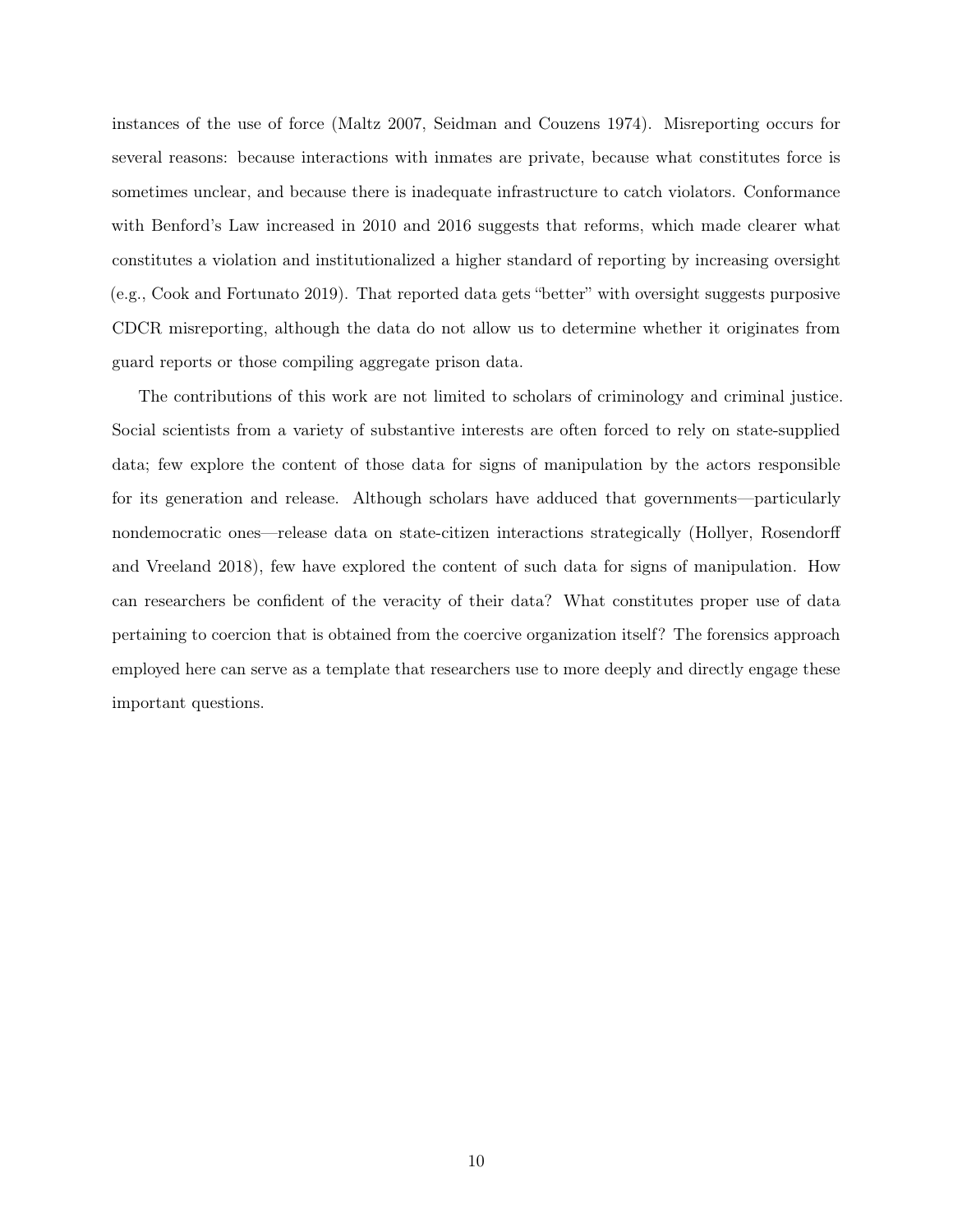## References

Armstrong, Andrea C. 2014. "No Prisoner Left Behind: Enhancing Public Transparency of Penal Institutions." Stanford Law and Policy Review 25.

Benford, Frank. 1938. "The Law of Anomalous Numbers." Proceedings of the American Philosophical Society pp. 551-572.

Benjamini, Yoav and Yosef Hochberg. 1995. "Controlling the False Discovery Rate: A Practical and Powerful Approach to Multiple Testing." Journal of the Royal Statistical Society. Series B (Methodological) 57(1): 289-300

Boin, R. Arjen and Van Duin, Menno J. 1995. "Prison Riots as Organizational Failures: A Managerial Perspective." The Prison Journal 75 (3):357-379.

California Codes of Regulations, Title 15, 3268.1. 1999. [https://govt.westlaw.com/calregs/](https://govt.westlaw.com/calregs/Document/IC98750D4509A4142B143BD24C6DF7994?originationContext=document&transitionType=StatuteNavigator&needToInjectTerms=False&viewType=FullText&contextData=%28sc.Default%29) [Document/IC98750D4509A4142B143BD24C6DF7994?originationContext=document&transitionTyp](https://govt.westlaw.com/calregs/Document/IC98750D4509A4142B143BD24C6DF7994?originationContext=document&transitionType=StatuteNavigator&needToInjectTerms=False&viewType=FullText&contextData=%28sc.Default%29)e= [StatuteNavigator&needToInjectTerms=False&viewType=FullText&contextData=%28sc.Default](https://govt.westlaw.com/calregs/Document/IC98750D4509A4142B143BD24C6DF7994?originationContext=document&transitionType=StatuteNavigator&needToInjectTerms=False&viewType=FullText&contextData=%28sc.Default%29)% [29](https://govt.westlaw.com/calregs/Document/IC98750D4509A4142B143BD24C6DF7994?originationContext=document&transitionType=StatuteNavigator&needToInjectTerms=False&viewType=FullText&contextData=%28sc.Default%29) (September 16, 2019).

Cantú, Francisco and Sebastian M. Saiegh. 2011. "Fraudulent Democracy? An Analysis of Argentina's Infamous Decade Using Supervised Machine Learning." Political Analysis. 19: 409-433.

Cho, Wendy K. Tam, and Brian J. Gaines. 2007. "Breaking the (Benford) Law: Statistical Fraud Detection in Campaign Finance." The American Statistician 61(3):218-223.

Cleary, Richard J. and Jay C. Thibodeau. 2015. "Benford's Law as a Bridge between Statistics and Accounting." In Benford's Law, Princeton, NJ: Princeton University Press, p. 203.

Cook, Scott J. and David Fortunato. 2019. "Police (Agency) Problem: Police Use of Deadly Force." Working paper.

Davenport, Christian, 2009. Media Bias, Perspective, and State Repression: The Black Panther Party. Cambridge University Press.

Edwards, Frank, Michael H. Esposito, and Hedwig Lee. 2018. "Risk of Police-Involved Death by Race/Ethnicity and Place, United States, 2012-2018." American Journal of Public Health 108(9):1241-1248.

Finch, Brian Karl, Audrey Beck, D. Brian Burghart, Richard Johnson, David Klinger, and Kyla Thomas. 2019. "Using Crowd-Sourced Data to Explore Police-Related-Deaths in the United States (2000-2017): The Case of Fatal Encounters." Open Health Data  $6(1)$ :1-8.

Gartner, R., and Macmillan, R., 1995. The Effect of Victim-Offender Relationship on Reporting Crimes of Violence against Women. Canadian Journal of Criminology 37:393.

Giles, David E. 2007. "Benford's Law and Naturally Occurring Prices in Certain Ebay Auctions." Applied Economics Letters 14(3):157–161.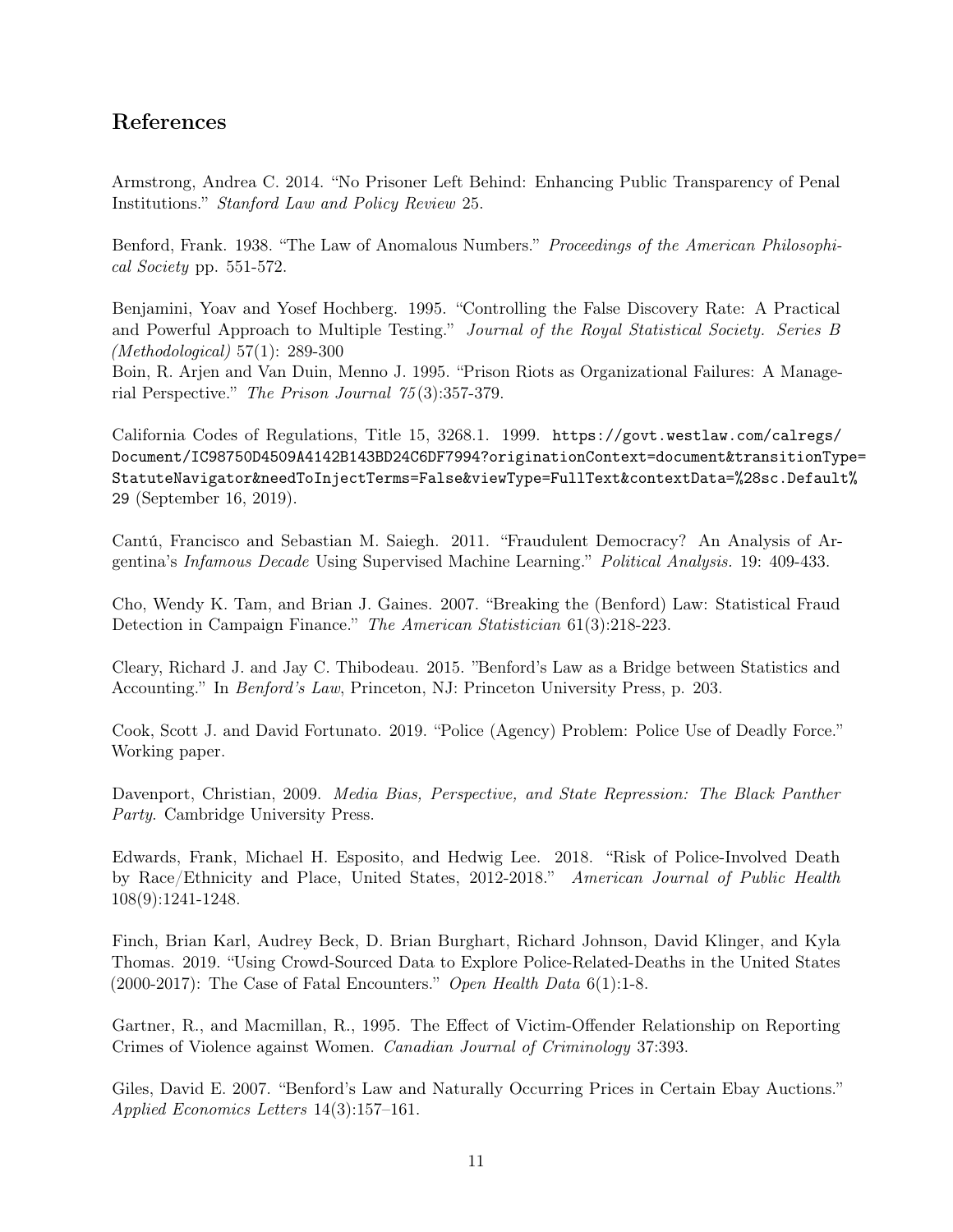Hickman, Matthew J., and Stephen K. Rice. 2010. "Digital Analysis of Crime Statistics: Does Crime Conform to Benford's Law?" Journal of Quantitative Criminology 26(3):333-349.

Hicken, Allen and Walter R. Mebane, Jr. 2015. "A Guide to Election Forensics." Mimeograph. University of Michigan.

Hill, Theodore P. 1995. "A Statistical Derivation of the Significant-Digit Law." Statistical Science. 10(4): 354-363.

Hollyer, J.R., Rosendorff, B.P., & Vreeland, J.R. 2018. Information, Democracy, and Autocracy: Economic Transparency and Political Instability. Cambridge University Press.

Krieger, Nancy, Jarvis T. Chen, Pamela D. Waterman, Mathew V. Kiang, and Justin Feldman. 2015. "Police Killings and Police Deaths are Public Health Data and Can be Counted." PLoS Medicine 12(12):e1001915.

Maltz, Michael. 2007. Missing UCR Data and Divergence of the NCVS and UCR Trends. In Understanding Crime Statistics: Revisiting the Divergence of the NCVS and UCR, ed. Addington L. Lynch J. UK: Cambridge University Press.

Marquardt, James W. 1986. "Prison Guards and the Use of Physical Coercion as a Mechanism of Prisoner Control." Criminology 24(2): 347-366.

Miller, Steven J. 2015. Benford's Law. Princeton, NJ: Princeton University Press.

noindent McDowall, David and Colin Loftin. 2009. "Do US City Crime Rates Follow a National Trend? The Influence of Nationwide Conditions on Local Crime Patterns." Journal of Quantitative Criminology 25(3):307-324.

Mebane, Jr, Walter. 2013. Election Forensics. Working Book Manuscript.

Newcomb, Simon. 1881. "Note on the Frequency of Use of the Different Digits in Natural Numbers." American Journal of Mathematics 4(1):39-40.

Nigrini, Mark J. 2011. Data-Driven Forensic Investigation: Using Microsoft Access and Excel to Detect Fraud and Data Irregularities. Hoboken: NJ: John Wiley & Sons.

Nigrini, Mark J. 2015. "Detecting Fraud and Errors Using Benford's Law." In Benford's Law, Princeton, NJ: Princeton University Press, p. 220.

Pericchi, Luis, and David Torres. 2011. "Quick Anomaly Detection by the Newcomb-Benford Law, with Applications to Electoral Processes Data from the USA, Puerto Rico, and Venezuela." Statistical Sciences 26(4):502-516.

Robbins, Tom. 2016. "'I Was Terrified': Inmates Say They Paid a Brutal Price for a Guard's Injury," November 15. [https://www.nytimes.com/2016/11/15/nyregion/new-york-prison-inmates-gua](https://www.nytimes.com/2016/11/15/nyregion/new-york-prison-inmates-guards-beatings.html)rds